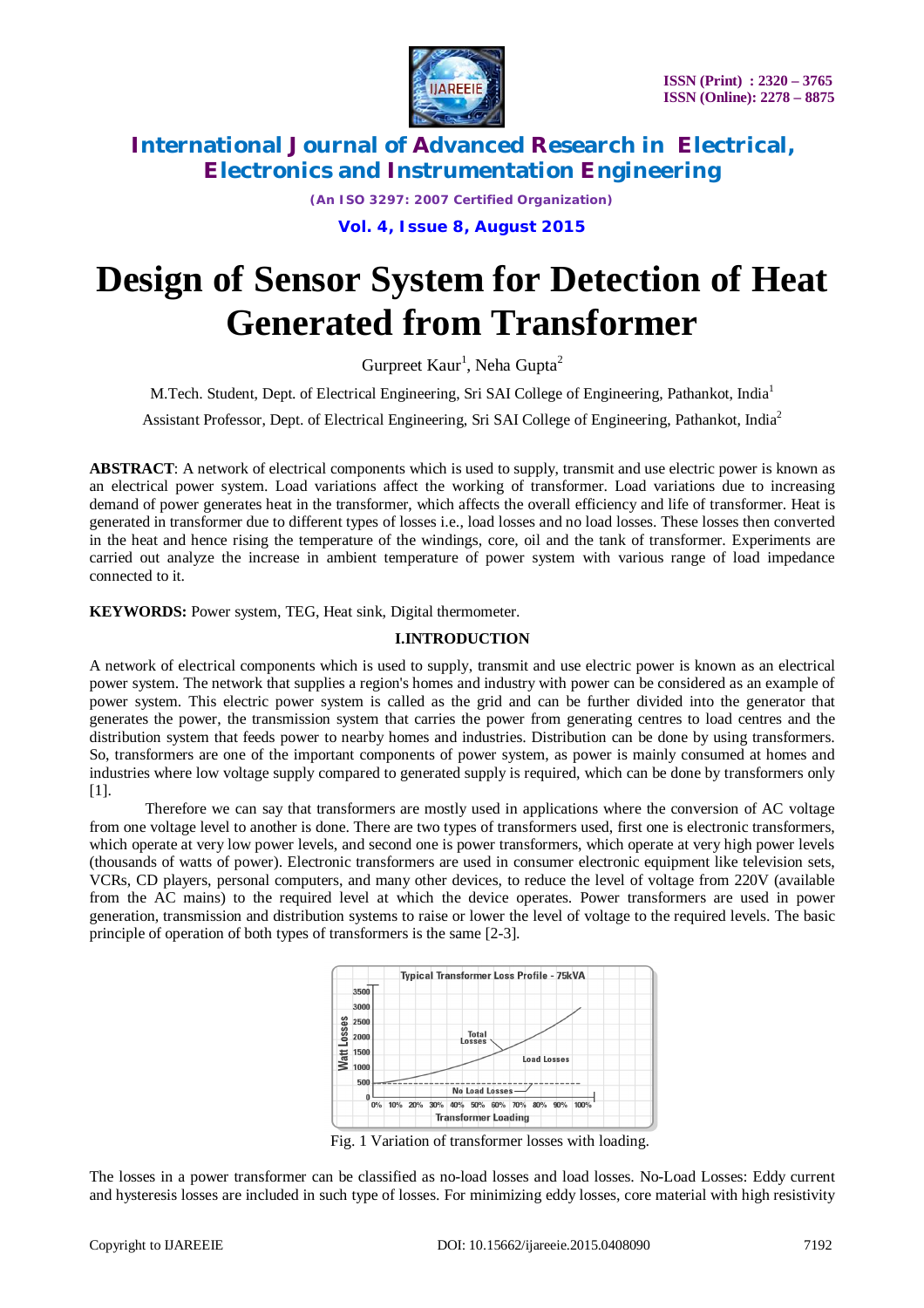

*(An ISO 3297: 2007 Certified Organization)*

### **Vol. 4, Issue 8, August 2015**

and thinner lamination are used. This loss decreases very slowly with rise in temperature. Eddy losses generate about 50% of the core losses. Hysteresis losses are affected by material, frequency and maximum magnetic density. It can be reduced by optimizing the maximum magnetic density and selecting economically best material while taking this loss into mind [4]. Load losses: The coil losses, generally called as load losses, are connected to the feeding power to the connected load. For linear loads, load losses are mostly I2R losses, it means that load losses are directly proportional to the square of current from no- load to full- load, driven by coil resistance [5].

Overall rating of the transformer can be affected by stray losses because hot spots can be created when the current leads become excessive and hence overall life of the transformer is affected. Transformer losses are of the order of 1% of its full load KW rating shown in Fig. 1. These losses then converted in the heat and hence rising the temperature of the windings, core, oil and the tank [6-8].

Heat generation process can be defined by the energy balance equation:

$$
q \times dt = c_{th} \times d\theta + \frac{\theta - \theta_{amb}}{R_{th}} \times dt
$$

where *q* is the heat generation,  $c_{th}$  is the thermal capacitance, θ is temperature,  $R_{th}$  is the thermal resistance, and  $θ_{amb}$  is the ambient temperature. The equation may be rewritten as follows:

$$
q = c_{th} \times \frac{d\theta}{dt} + \frac{\theta - \theta_{amb}}{R_{th}}
$$

#### **II. LITERATURE SURVEY**

Kweon et.al (2012) briefly present that the life of a power transformer is dependent on the life of the cellulose paper, which Influenced by the hot spot temperature. Thus, the determination of the cellulose paper's life requires Identifying the hot spot temperature of the transformer [9].

Taghikhani (2012) briefly shows that the Power transformer outages have a considerable economic impact on the operation of an electrical network. In order to draw maximum power from transformers and, at the same time, avoid thermal mishaps, it is essential to carefully study its thermal behaviour [6].

Su et.al. (2014) presents his article which describes the principles and characteristics of wireless temperature measurement technology build a real-time online monitoring wireless temperature measurement system [10].

Betta (2001) represent the paper which deals with a sensor for temperature measurements In fluids. The sensor is based on a fiber-optic sensing element and on microcontroller-based signal processing hardware. The physical principle behind its operation is briefly reviewed, and its application to power transformer hot-spot temperature measurement is reported [11].

Sharma et. al. (2014) in their paper told that knowledge of temperature fluctuations in fast reactor subassembly is very important from a safety point of view. The time constant of thermocouples which are used for measuring coolant temperature in a fast reactor varies owing to various factors [12].

#### **III.METHODOLOGY**

The research work is carried out estimate the heat generated from the transformer with load connected to it. In this experiment, the relationship between heat sensed and corresponding amount of voltage generated by TEG single and array of sensor are analysed. The detailed steps carried out are explained below to measure the voltage generation. Figure 4.17 shows the block diagram of experiment I. First single sensor was connected to the system and response was noted. In the second experiment an array of sensor was connected to the system and response was noted. Different combination of load connected to the system is given in Table 1. The system voltage at different load was also recorded using a Goldwave software through a voltage divider circuit and sound card connected to current transformer (CT).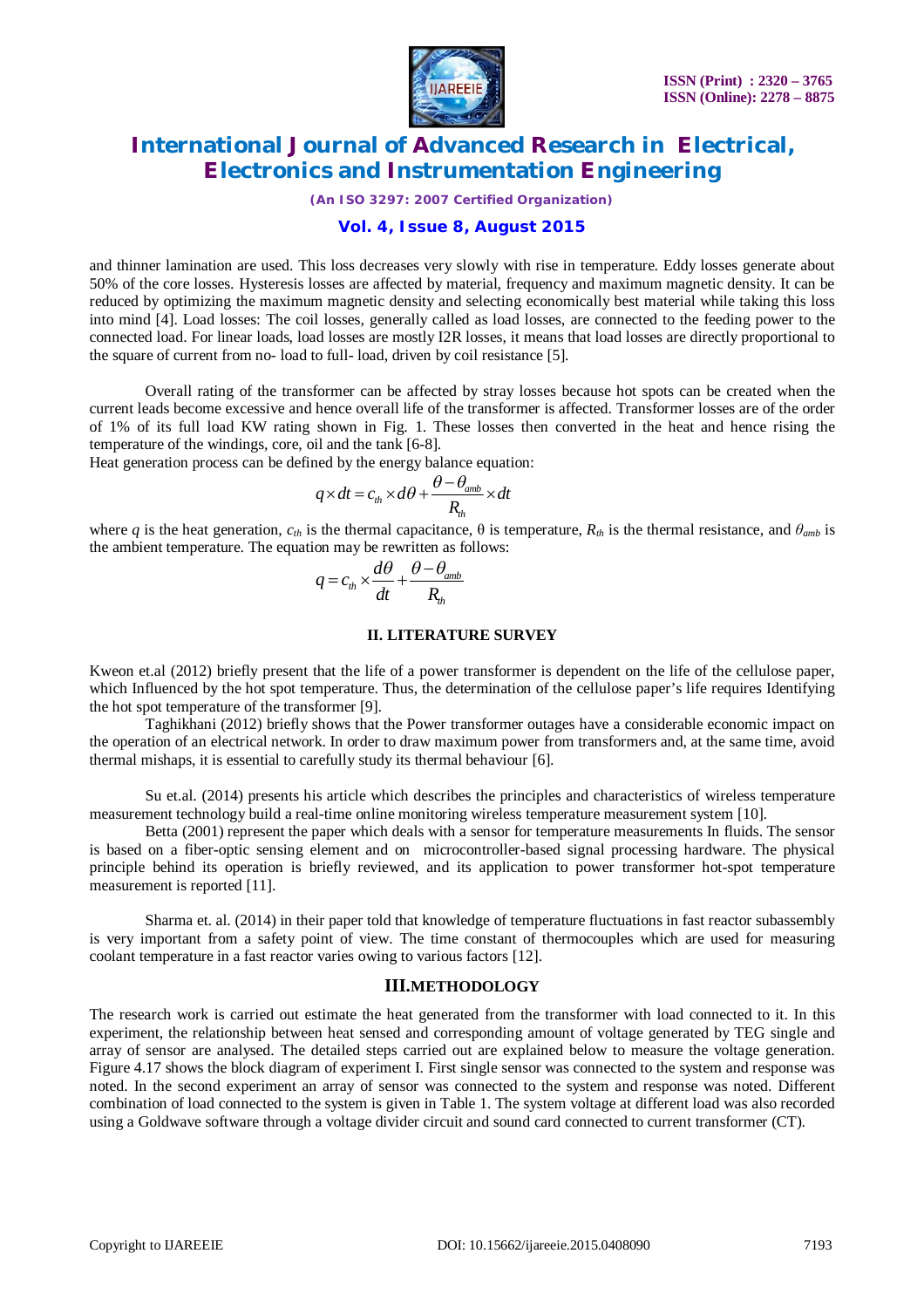

*(An ISO 3297: 2007 Certified Organization)*

## **Vol. 4, Issue 8, August 2015**



Fig. 2 Schematic of experimental setup.

| <b>Resistance</b><br>$(\Omega)$ | Capacitance<br>$(\mu F)$ | <b>Inductance</b><br>(mH) | $Impedance(Z)$                                       |
|---------------------------------|--------------------------|---------------------------|------------------------------------------------------|
|                                 |                          |                           | $Z = \sqrt{R^2 + [\omega L - \frac{1}{\omega C}]^2}$ |
| 124                             | 50                       | 300                       | 127.73                                               |
|                                 |                          | 400                       | 138.60                                               |
|                                 |                          | 500                       | 155.31                                               |
|                                 |                          | 600                       | 176.04                                               |
|                                 |                          | 700                       | 199.60                                               |
|                                 |                          | 1000                      | 279.60                                               |
|                                 |                          | 1200                      | 337.16                                               |
|                                 |                          | 1800                      | 517.19                                               |

Table 1. Various combination of load impedance.

#### **IV.RESULT AND DISCUSSION**

The output voltage response from sensor with varying ambient temperature is given in Table 2. It can be observed from the response that as the temperature increase the output voltage proportionally increases. Figure 3 show output voltage with respect to ambient temperature for single and array of sensor. Table 3 shows the output voltage from the senor when load is connected to the power system for constant interval of time. The load causes the system to heat up and increase the ambient temperature. The data from the observations can be correlated with the sensor output with temperature to predict the ambient temperature of the power system.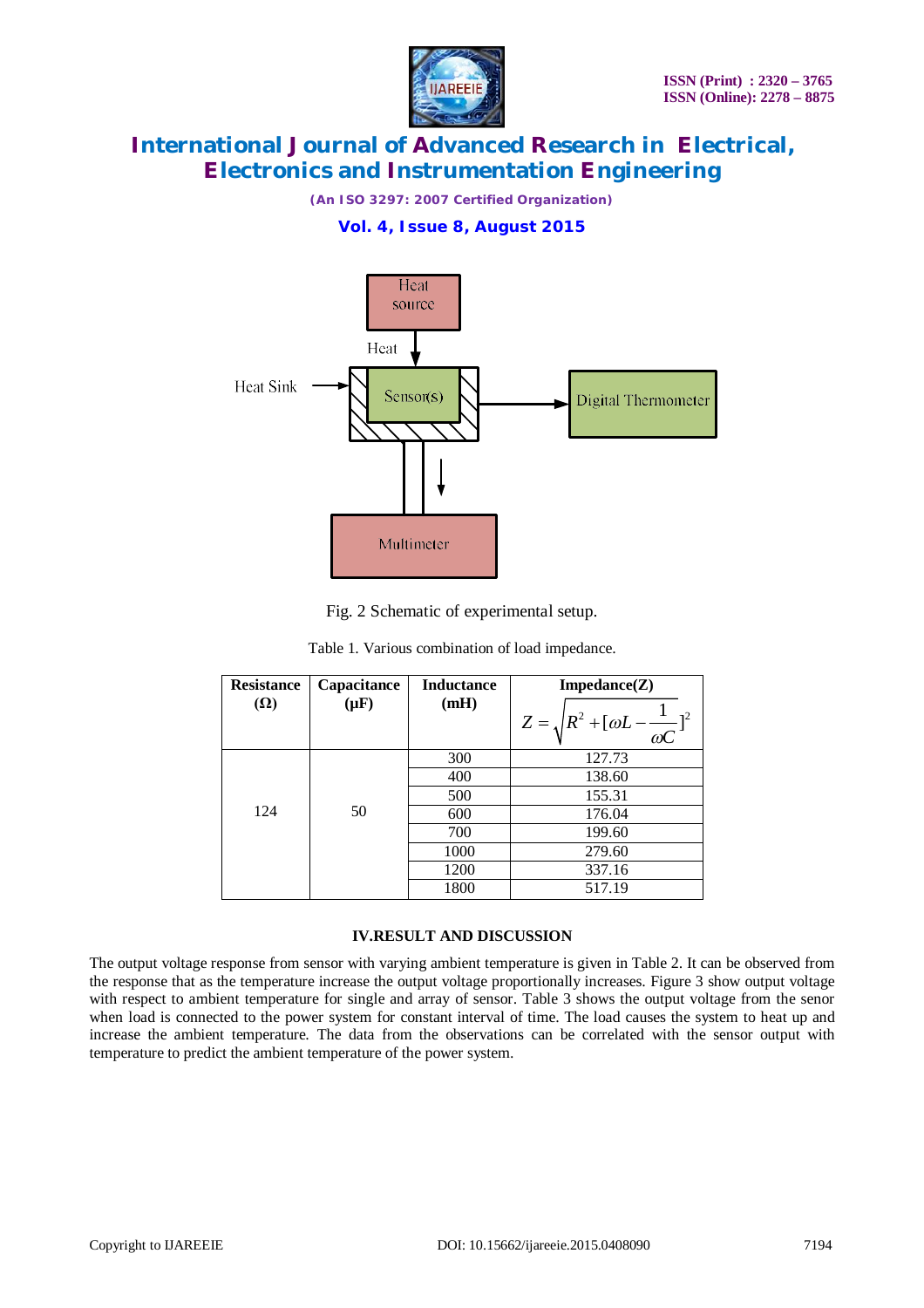

*(An ISO 3297: 2007 Certified Organization)*

## **Vol. 4, Issue 8, August 2015**

| <b>Temperature</b>        | O/P single sensor | O/P sensor array |
|---------------------------|-------------------|------------------|
| $(^\mathrm{o}\mathrm{C})$ | V)                |                  |
| 30                        | 0.2               | 0.34             |
| 32                        | 0.3               | 0.74             |
| 34                        | 0.8               | 0.98             |
| 36                        | 0.9               | 1.26             |
| 38                        | 1.08              | 1.34             |
| 40                        | 1.2               | 1.52             |
| 42                        | 1.34              | 1.7              |
| 44                        | 1.48              | 1.98             |
| 46                        | 1.8               | 2.4              |
| 48                        | 1.93              | 2.58             |
| 50                        | 2.2               | 2.83             |

Table 2. Sensor output response w.r.t ambient temperature.

Figure 3 show output voltage with respect to ambient temperature for single and array of sensor.



Fig. 3 Sensor output response w.r.t temperature.

Table 3 shows the output voltage from the senor when load is connected to the power system for constant interval of time.

Table 3. Sensor output response w.r.t load connected to power system.

| <b>Load Impedance</b> | Sensor $O/P(V)$ |
|-----------------------|-----------------|
| 127.73                | 0.32            |
| 138.60                | 0.81            |
| 155.31                | 0.93            |
| 176.04                | 1.10            |
| 199.60                | 1.32            |
| 279.60                | 1.54            |
| 337.16                | 1.61            |
| 517.19                | 1.97            |